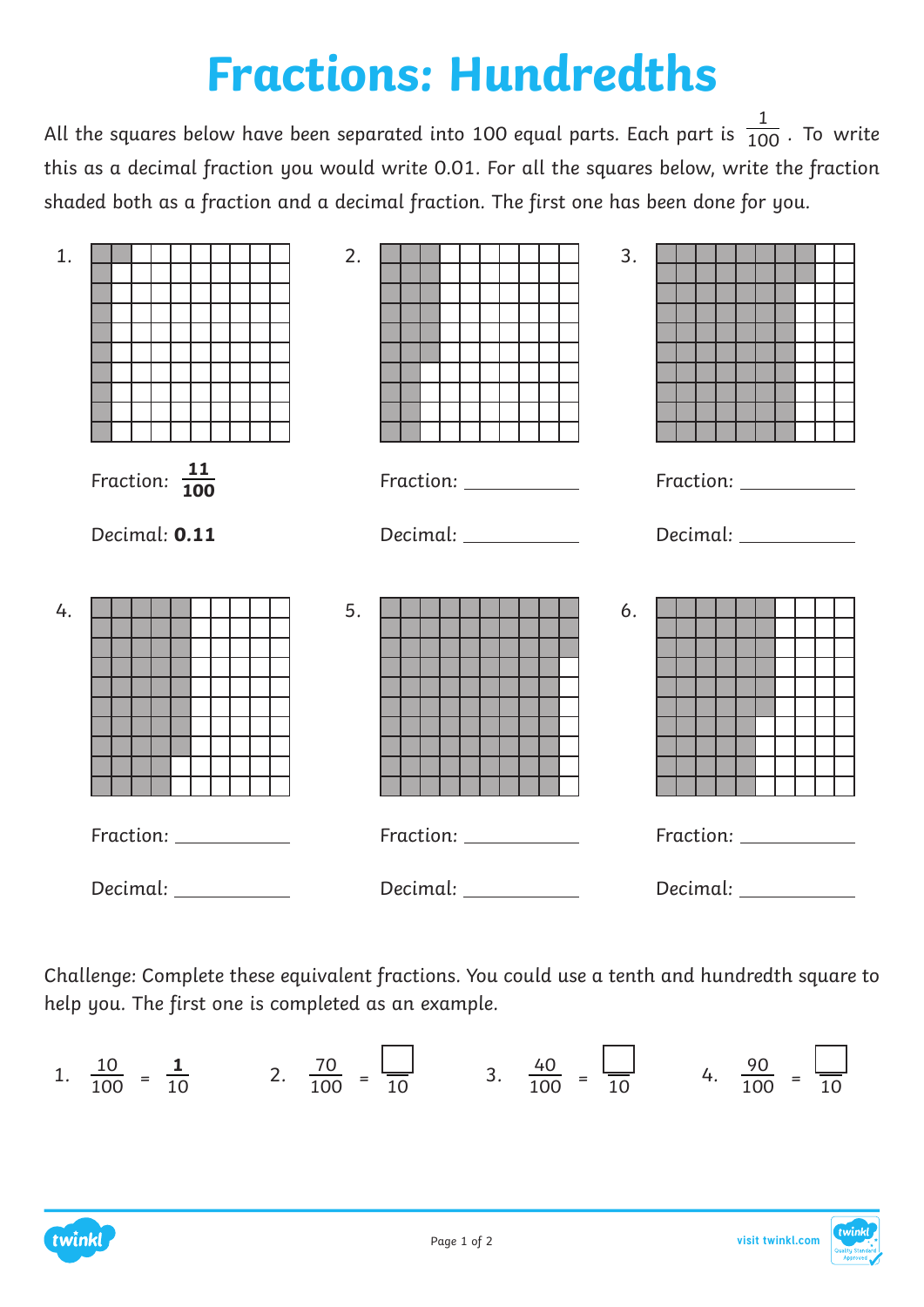## **Fractions: Hundredths**

Each of the squares below is one whole. For each square, shade in the fraction or decimal fraction shown.

1. 0.43







Look at the squares below. Write the missing fraction or decimal to complete the calculation below each square.



Now complete the following calculations without the hundred squares.